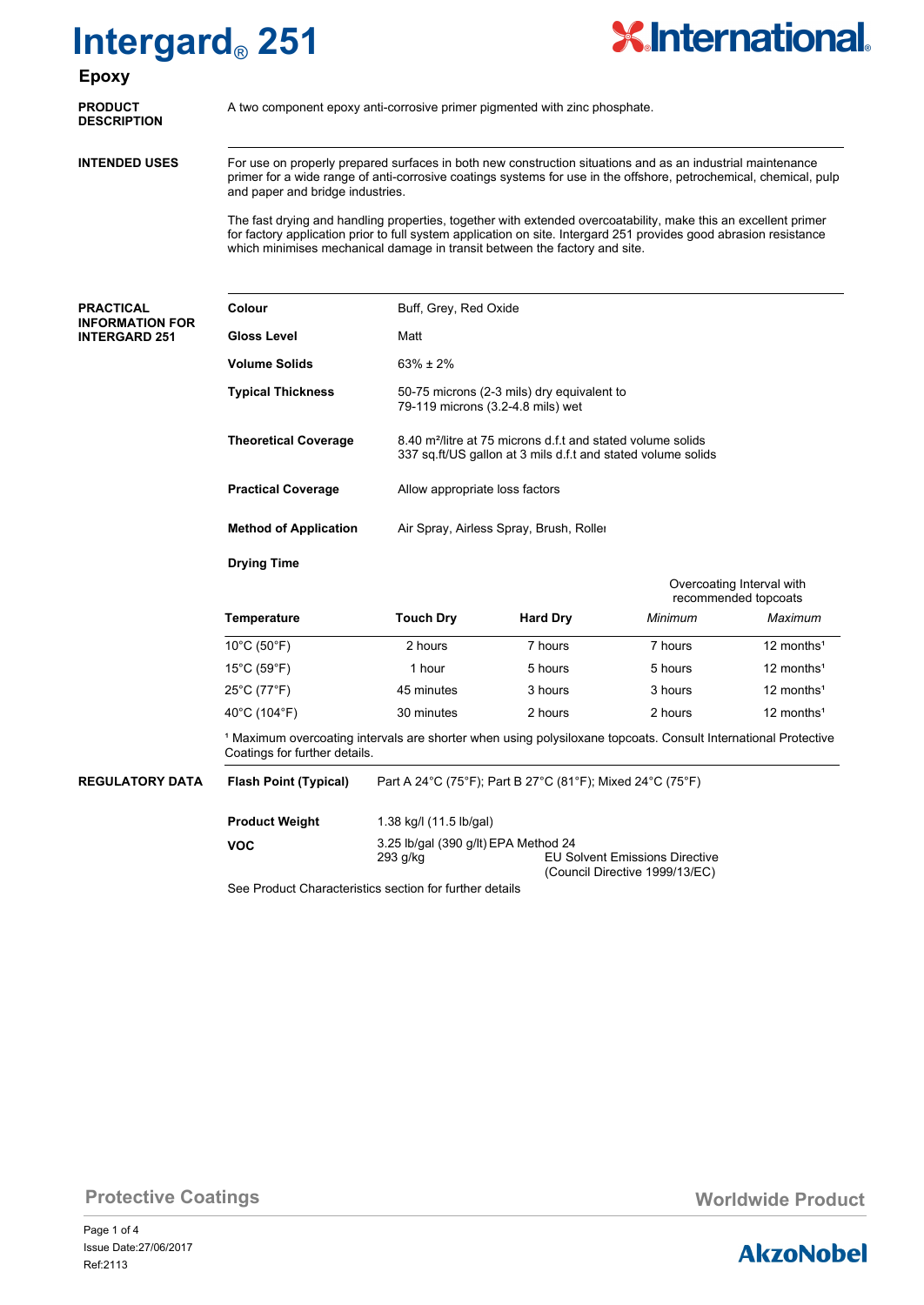# **Intergard**® **251**



**Epoxy SURFACE PREPARATION**

All surfaces to be coated should be clean, dry and free from contamination. Prior to paint application all surfaces should be assessed and treated in accordance with ISO 8504:2000.

Oil or grease should be removed in accordance with SSPC-SP1 solvent cleaning.

### **Abrasive Blast Cleaning**

Abrasive blast clean to Sa2½ (ISO 8501-1:2007) or SSPC-SP6. If oxidation has occurred between blasting and application of Intergard 251, the surface should be reblasted to the specified visual standard.

Surface defects revealed by the blast cleaning process should be ground, filled, or treated in the appropriate manner.

Surface profile must be a minimum of 50 microns (2 mils).

#### **Shop Primed Steelwork**

Weld seams and damaged areas should be cleaned to a minimum St3 (ISO 8501-1:2007) or SSPC-SP3. Optimum performance will be achieved with blasting to Sa2½ (ISO 8501-1:2007) or SSPC-SP6; where this is not practical, power tool preparation to SSPC-SP11 is recommended.

If the shop primer shows extensive or widely scattered breakdown overall sweep blasting may be necessary.

Material is supplied in two containers as a unit. Always mix a complete unit in the proportions supplied. Once the unit has been mixed it must be used within the working pot life specified. (1) Agitate Base (Part A) with a power agitator. (2) Combine entire contents of Curing Agent (Part B) with Base (Part A) and mix thoroughly with power agitator. 4 part(s) : 1 part(s) by volume Suitable Typically 40-50 microns (1.6-2.0 mils) can be achieved Suitable Typically 40-50 microns (1.6-2.0 mils) can be achieved International GTA220 (or International GTA415) International GTA822 or International GTA415 Do not allow material to remain in hoses, gun or spray equipment. Thoroughly flush all equipment with International GTA822. Once units of paint have been mixed they should not be resealed and it is advised that after prolonged stoppages work recommences with freshly mixed units. Clean all equipment immediately after use with International GTA822. It is good working practice to periodically flush out spray equipment during the course of the working day. Frequency of cleaning will depend upon amount sprayed, temperature and elapsed time, including any delays. All surplus materials and empty containers should be disposed of in accordance with appropriate regional regulations/legislation. Do not thin more than allowed by local environmental legislation. Recommended Recommended Gun DeVilbiss MBC or JGA<br>Air Cap 704 or 765 704 or 765<br>F Fluid Tip Tip Range 0.38-0.53 mm (15-21 thou) Total output fluid pressure at spray tip not less than 155 kg/cm² (2204 p.s.i.) **APPLICATION Mixing Mix Ratio Working Pot Life Airless Spray Air Spray (Pressure Pot) Brush Roller Thinner Cleaner Work Stoppages Clean Up** 10°C (50°F) 15°C (59°F) 25°C (77°F) 40°C (104°F) 10 hours 8 hours 6 hours 3 hours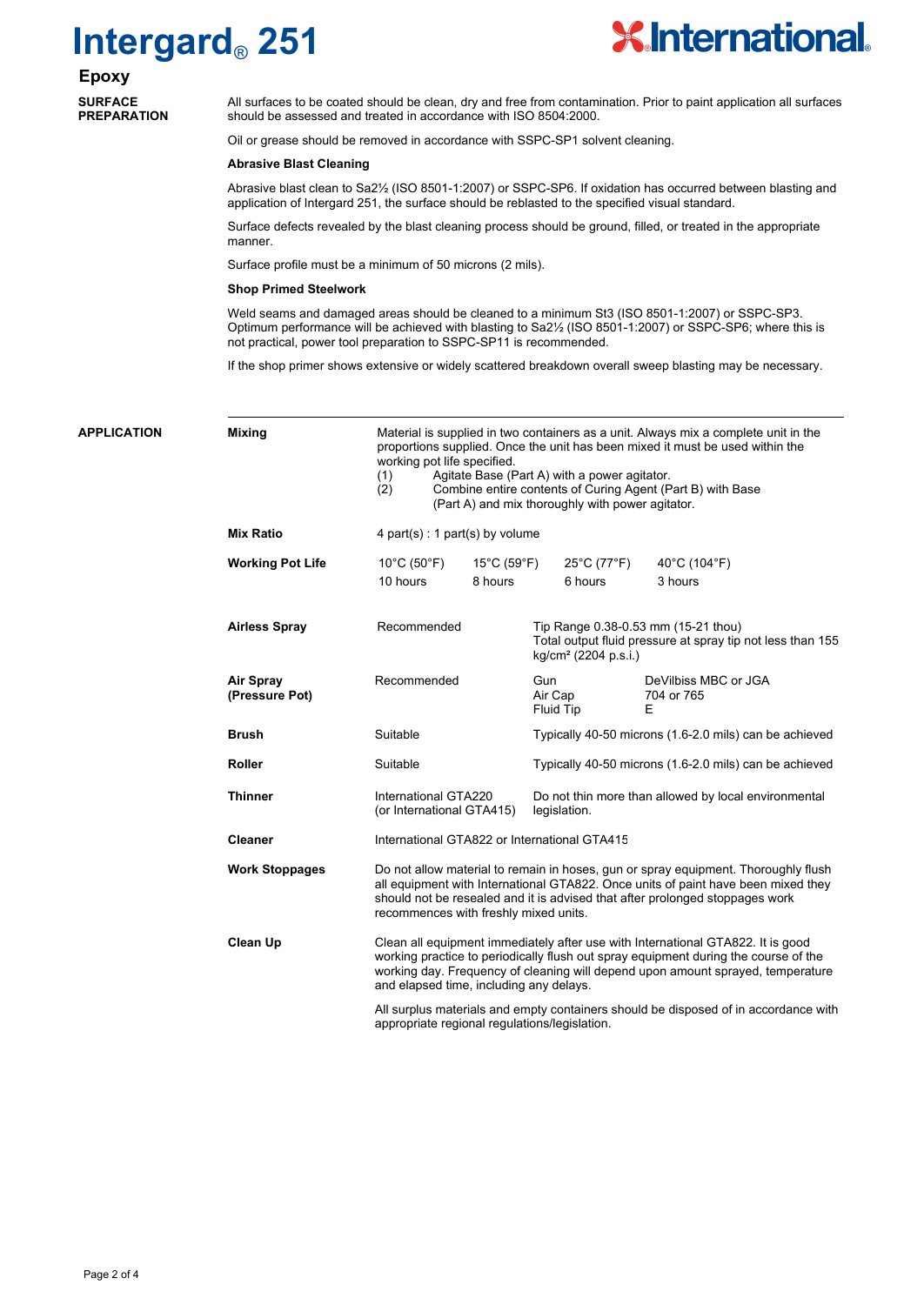# **Intergard**® **251**



### **Epoxy PRODUCT CHARACTERISTICS**

Intergard 251 is preferred for use with systems for chemical environments where zinc based materials can be subject to attack in both acidic and alkaline conditions.

The maximum overcoating interval will be dependent upon the integrity of the exposed film. A film of 75 microns (3 mils) dry film thickness will normally be overcoatable after 6-12 months exposure (depending upon the corrosivity of the environment) provided it is adequately cleaned and any areas of mechanical damage repaired.

Over-application should be avoided as thick films will not be as good a substrate for topcoat adhesion after ageing as those at the specified thickness. When using as a blast holding primer avoid over-application as thick films may suffer from cohesive film splitting if subsequent coats are also over-applied.

Over-application of Intergard 251 will extend both the minimum overcoating periods and handling times, and may be detrimental to long term overcoating properties.

When applying Intergard 251 by brush or roller, it may be necessary to apply multiple coats to achieve the total specified system dry film thickness.

This product will not cure adequately below 5°C (41°F). For maximum performance, curing temperatures should be above 10°C (50°F).

Surface temperature must always be a minimum of 3°C (5°F) above dew point.

In common with all epoxies Intergard 251 will chalk and discolour on exterior exposure. However, these phenomena are not detrimental to anti-corrosive performance.

Intergard 251 is not designed for continuous water immersion.

Where a durable cosmetic finish with good gloss and colour retention is required overcoat with recommended topcoats.

Note: VOC values are typical and are provided for guidance purpose only. These may be subject to variation depending on factors such as differences in colour and normal manufacturing tolerances.

Low molecular weight reactive additives, which will form part of the film during normal ambient cure conditions, will also affect VOC values determined using EPA Method 24.

### **SYSTEMS COMPATIBILITY**

Intergard 251 is designed for application to correctly prepared steel. However, it is also possible to apply over approved prefabrication primers. Further details of these can be obtained from International Protective Coatings.

The following primers are recommended for Intergard 251:

Interzinc 22 \* (mist coat or tie coat may be required) Interzinc 52 Interzinc 2280 \* (mist coat or tie coat may be required) InterH2O 280

The following topcoats are recommended for Intergard 251:

| Intercure 200HS | Intergard 345   |
|-----------------|-----------------|
| Intercure 420   | Intergard 475HS |
| Interfine 629HS | Intergard 740   |
| Interfine 878   | Interseal 670HS |
| Interfine 979   | Interthane 870  |
| Intergard 251   | Interthane 990  |

Alternative topcoats are also available, consult International Protective Coatings.

See relevant product data sheet for details.